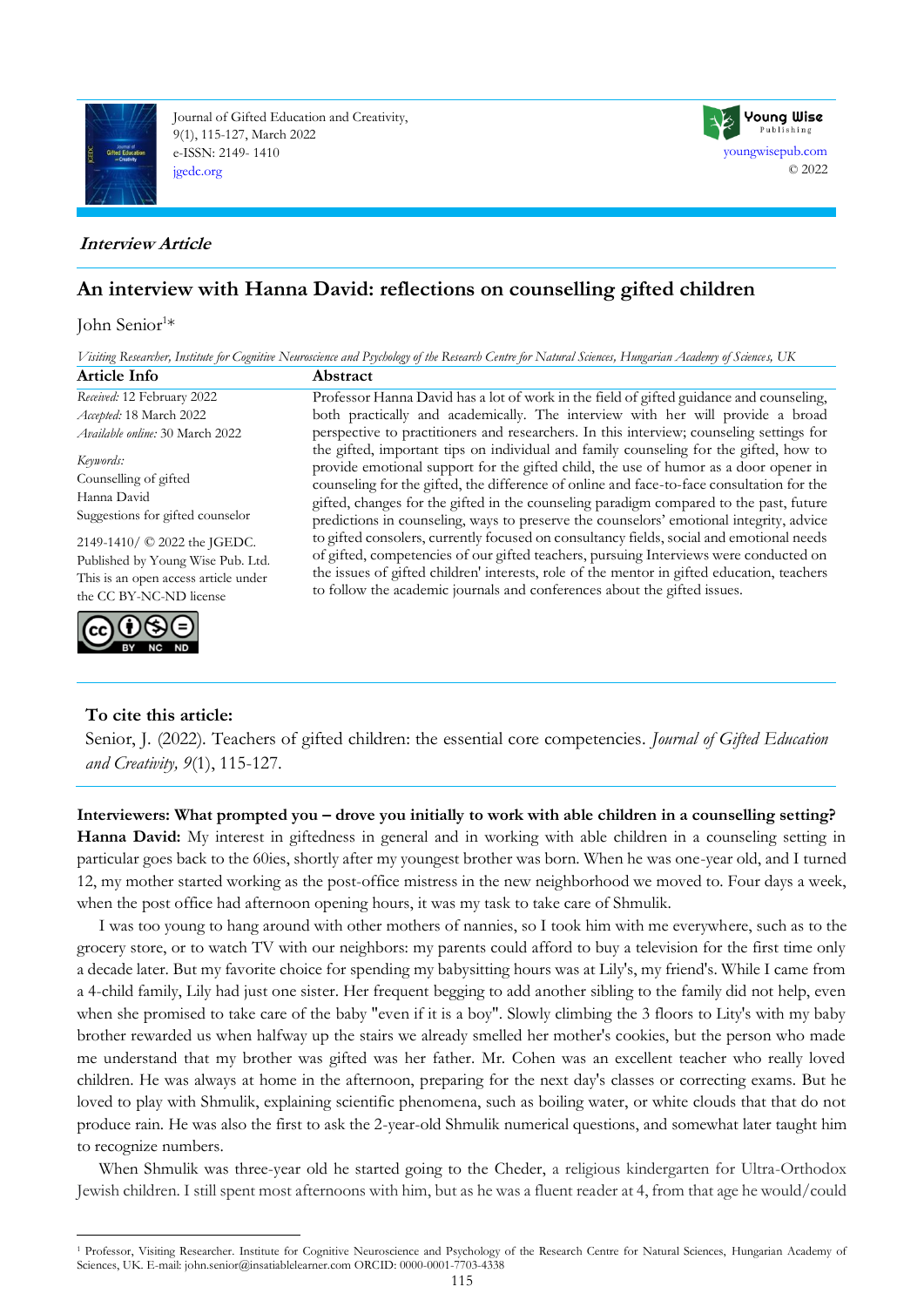already spend long hours reading his own books, while I was studying, doing my homework, reading, or writing for the youth magazine I had been publishing since I was 15.

But it was not until I turned 14 when I first heard the term "IQ". My grade 9 physics teacher, a new immigrant from the US, said after the first examination, that two-thirds of the class failed, that he could not understand why it happened as "the average IQ of this class is about 130". He did not use the word "gifted", I am sure he did not know it in Hebrew, but I found its meaning in an old English dictionary my father had bought while serving in the British army in World War II. At that time "an average IQ of 130" did not make any sense to me, as I did not feel the girls around me were exceptionally smart. But 30 years later, when I taught the course "the gifted child in the general classroom" to in-service teachers, I met the didactic instructor of the college who had been one of my peers who had been expelled from school at the end of grade 10 because of her poor grades. Only then did I realize that if only 48 girls were accepted to my high school from the whole country, it must have been highly selective and many or my school mated could have been labeled "gifted".

Being surrounded by gifted people, both in my family (see, for example, [David, 2019a;](#page-11-0) n.d.) and my community – was a trigger for being more and more interested in high ability, creativity and talent. But being a mother was the last brick in my decision to be a counselor for the gifted and talented. Almost 40 years ago, when my first-born son was just 2:8 years old, we were walking on the side-road with his younger, 4-month-old brother, trying to roll the baby-carriage from the diagonal curbstone to the zebra crossing. He stopped me then, asking: what is written on the curbstone? I answered: "for mother and baby".

In Hebrew, "for" is just one letter combined with the nouns "mother" and baby"; "mother" is a 2-letter one-syllable word, "Em"; "baby" is a 5-letter two-syllable word: "Ti-Nok", so my son asked: how come mother is big and she 'has' such a short word, while 'baby' is short and 'has' a long word? I then told him that each word is a combination of syllables, the minimum one, and each syllable is composed by one, two or three letters [that is the maximum in Hebrew]. He then pointed at the common letter, "lamed", which means "for"; and asked about the names of the letters composing both words. On that day he learnt 8 of 22 Hebrew alphabet letters, one of which is an endingletter.<sup>2</sup>

Since that day I looked for information, literature, and actual advice whenever possible because my son's curiosity grew rapidly, and there was no one who could answer my questions. Yinon's mathematical understanding was something I had never experienced before; I answered his questions and participated when he wanted to involve me in his mathematical "games". It started at about age 2, with counting the floors while the elevator of our building was going up and sown, and went on as at age 4 he asked me: is zero the average of plus infinity and minus infinity"? (for more examples see, for example, [David, 2012\)](#page-11-0). As to Yinon's verbal interest and curiosity – I had some help from my next-door neighbor, an experienced elementary-school teacher, who gave me some first- and second grade booklets, and encouraged me to give them to my son even though the kindergarten teacher had a negative attitude towards "premature teaching" (e.g. [David, 2011, 2014a\)](#page-11-0). But at the back of my mind there was always a constant fear: I did not want my son to become a younger version of my older brother, whose development was very uneven. For example: because he started learning at the preparatory class at age 4, he missed two years of kindergarten. Not being very interested in painting and other arts and not being exposed to these areas he never knew the differences between green, blue and turquoise.

Looking back at Moshe's educational track it could be easily concluded that he had been robbed of acquiring central milestones, such as color-names, let alone painting ability, because of two-year deficit in fine- and gross motorskills practicing. This was done for the sake of advanced theoretical learning, but while cognitive learning could have been offered to him later, he had never closed the gaps in basic skills he had been deprived of.

Being a mother had been the most enjoyable thing in my life. It made me confront my own past as a child who – until age 12 – did not have any girlfriends but rather spent all her out-of-school time with her older brother and his much older friends. I could also look back at myself as a teenager who went to a school where, for the first time, other girls had the same interests, were thinking as quickly and could express themselves – both in writing and orally – as precisely and fluently as myself. High school was also the place where some of the teachers opened new worlds for me: the world of mathematics and sciences, that of languages, religious thought, fashion and art. Also realized then that I had been a young adult struggling to find her place in the world that seemed to pass in slow motion while I was sprinting, running towards the next aim. But being the mother of three gifted children had also been the most

<sup>&</sup>lt;sup>2</sup> Five of the Hebrew letters have a different version when appearing at the end of a word; they are called final letters. One of them is "mem", the last one in the word "Em", "mother".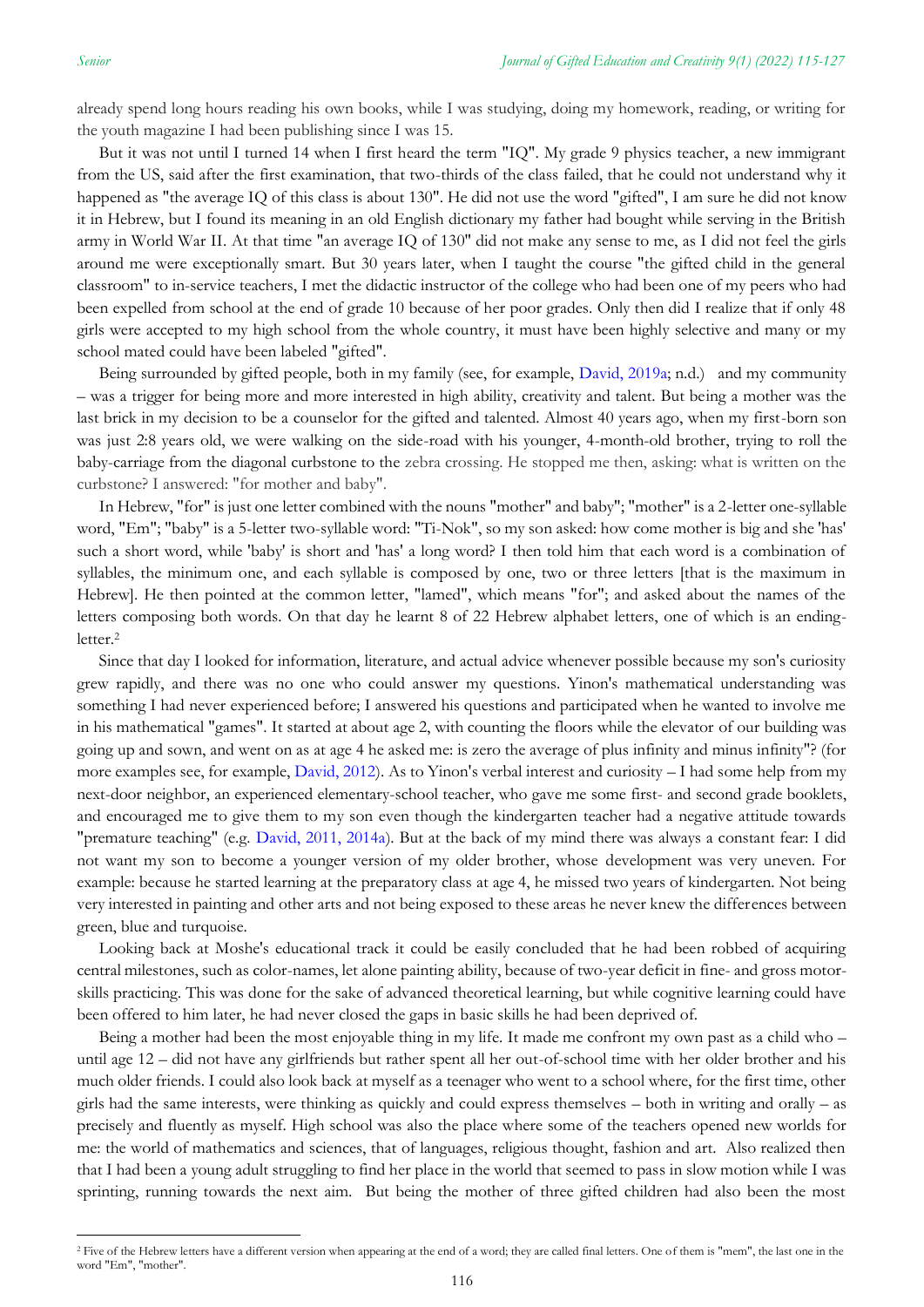challenging thing I had come across, and I felt it was my mission to be there for families encountering similar challenges.

**Interviewers:** How does your client group identify themselves to you?

**Hanna David:** My client group consist mainly of two groups: the majority are parents of gifted children and youths, and the minority are 18-20+-year olds who "found themselves in my writings". There are two more, numerically negligible groups: other-than-parents-family-members of gifted and talented children and youths, and school counselors, social workers and psychologists who seek advice either for themselves or for their clients.

The parents of the first group usually contact me after being referred to by someone who knows me or a family whom I had met professionally; some come across my name when reading "your book" or "your article".<sup>3</sup> Some of the parents tell me that their child is gifted; they mean that she or he had "passed" the "stage 2" identification-forgiftedness test offered to all grade 2 or 3 Israeli children who had been referred to it by their teachers after taking the "first stage" giftedness examination [\(David, 2014b\)](#page-11-0). Other parents tell me that "they are sure the child is gifted, was successful in the first examination,<sup>4</sup> but "did not pass the second".

A minority of the parents "get immediately to the point": some tell me they need a proof that their child is gifted, and some others want me to contact the child's teacher, believing that if the teacher knows that the child is gifted, she or he will treat them accordingly. In these cases, I try to explain that my work is not labeling any child but rather helping solve their problems. I also explain, that in most cases telling a teacher that a certain child is gifted would not do them any good, as the teacher has not been trained either for teaching gifted children or helping them emotionally or socially. If the parents agree to open up and tell me about the child's or their own difficulties, problems or dilemmas, I suggest that they set a meeting with me. It is quite interesting, that when the mother is calling, she usually says she would call again after speaking with the father, but when the father calls, we set a date for the meeting right away.

The counseling session is carefully prepared both by me and by the parents: I read ALL materials sent to me prior to it, such as psychological assessments, compositions, math problems of science projects, various art works – recordings of music, theater performances or dancing, audio-recordings of all kinds, as well as descriptions of the child or adolescent, written by both parents. Quite often adolescents send me various materials directly and participate in counseling sessions with their parents. After that meeting it is up to the family and me whether to continue meeting with the child and the parents, set a plan just for parents' instruction meetings, usually when the child is still in preschool, or "leave the door open" for future meetings when the parents feel it is necessary.

### **Interviewers: Is it fair to suggest that sometimes it must be difficult to tell when you meet a family group as to who is the person requiring the counselling? Do you for example work with family groups as well as with individual children?**

**Hanna David:** Indeed, it is quite accurate that in many cases it is difficult to tell who is the person requiring counseling, but it is even more difficult to differentiate between the one mostly in NEED for counseling rather than the one requiring it (e.g. [David, 2013a\)](#page-11-0). It is not rare that the child identified as gifted is chosen as the "identified patient" (e.[g. Hagan, 2018; Yermish, 2010\)](#page-11-0), or the "symptom bearer"; in more severe cases, they are the family's scapegoat (e.g. [Nelson Grau, 1985\)](#page-11-0).

I never try to the setting of the family during the first counseling meeting, as in most cases the family's resistance should not allow them to acknowledge the situation. If the family chooses to start a long intervention with me this issue is also dealt with. But quite often even when the parents want me to meet the child on a regular basis, they are not committed to participate in the parents' instruction meetings, which is a "deal breaker" for me, and I refuse to start the process without the parents' full involvement. In some cases, the parents assure me they are committed to the process but shortly after I meet with their child for the first time either one- or both of them cancel their parents' instruction meetings time and again. In such cases I face a dilemma that I have not sufficiently solved yet: on the one hand, I can easily "get out of the contract", as it is not respected by one side. But on the other hand, the child who needs me should not be punished for their parents' behavior. Thus, if the child has not yet been attached to me, I tell the parents that it was not going to work. But in most cases the child wants to meet me again right after our first session, so I bite my lip and do my best to help the child.

There are, of course, many cases where the parents do understand that another sibling needs help more than the gifted one and seek help for them too. I never meet with two siblings at the same time, and very rarely – actually twice

<sup>&</sup>lt;sup>3</sup> In most cases they all refer to my Hebrew publications in the "Hebrew Psychology" web where I have been published massively during the last 15 years.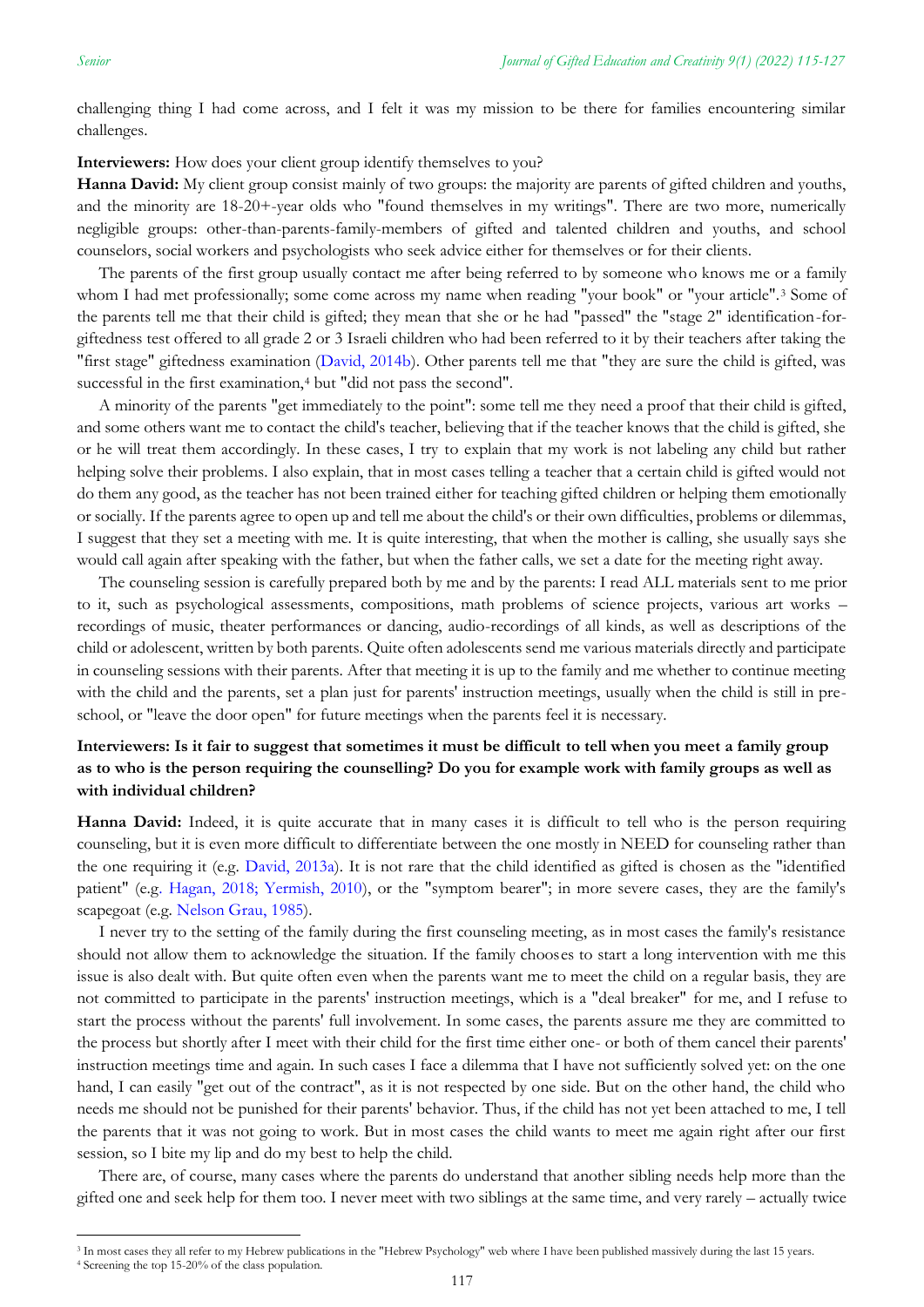during the last 30 years – agreed to meet with a sibling years after their sibling's treatment was terminated. I n all these cases I do my best to help the parents find a suitable therapist for the sibling. But when the main problem is the parents' relationship I warmly recommend, sometimes even push towards couple therapy. A comparatively easy-tohandle situation is when one of the parents has a learning disability that causes a lot of tension. In such cases I ask the parent to be diagnosed, and in most cases the parents are cooperative.

#### **Interviewers: Working through the many layers of emotional trauma and distress must be very challenging in your journey to the heart of the child. Do you occasionally work in triage manner?**

**Hanna David:** In my line of work, I must make quick decisions whether to meet the family or refer them to someone else. I also must be very quick in some cases that involve violence, usually school related. So though I prefer to start my journey to the heart of the child or the adolescent after deciding that they are capable of deriving the greatest benefit from it, actual life is quite often stronger than the best well-meaning intentions. For example: a father of a 15 year old girl called me saying: "my child had taken 10 paracetamol pills last week. She is at home now, with me, but I want to bring her to you". I urged the father to take his daughter to the closest mental health clinic. Had the father suggested that I worked with the psychiatrist, his highly gifted girl could have derived a great benefit; but as the father wanted an "immediate solution" my only option was to refer him to the place where they were to make a risk assessment and take full responsibility for her life.

When a child had been a victim of violence, but it is not a life-threatening situation, I meet the family immediately and do my best to help. One such case was of 5-year-old girl who had been tied by her kindergarten teacher: during our third meeting she was already acting out – showing me what the teacher had done to her using dolls, modelling material and painting. During this time, I helped the parents find another kindergarten for her, so she did not have to see the abusive teacher again. Another case was of a grade 1 student who was abused by his classmates who kicked him in the school yard while one of the teachers was watching, doing nothing. In that case it took a few weeks till the child started learning in a new school. During this time period he stayed at home and met me regularly. After transferring to the new class, he was happy, he still wanted to continue meeting me for many months…

But quite often things do not turn out the way I had thought they would, in spite of my best intentions. For example: a 12-year old boy whose parents started meeting me because of his runaway problem. Very soon he came by himself, and when asking how he arrived – there was no public transportation from his hometown to mine – he told me that he took a taxi because his parents "were too busy to drive me". During the first month we already started establishing a therapeutic alliance, but then I got a telephone from the parents informing me that they were going to spend the next 8 weeks in Switzerland and were looking forward to re-setting their son's meetings with me next September.

I was angry, disappointed, felt even cheated, but soon realized that the victim of this behavior was the child. Though I acted good willingly, and prioritized him in the selection process, being sure I could help him, it did not prevent the time-and energy waste I had invested. It is inevitable that from time to time things like that happen, namely, making a decision as to who is to be treated and sooner or later realizing that I had been mistakenly allocated my efforts in the wrong direction.

### **Interviewers: You work, if I may observe, in a particularly challenging and sometimes very dangerous environment – even before you meet a child. Do you find humour a 'door opener' in your work?**

**Hanna David:** Humor is at least a "door opener" in my work; it is, in many cases, the main tool for penetrating into the brain, even to the soul of many parents who come to me as to their last hope, the last resource they can think of after many failed interventions with their troubled children (about an adolescent girl who first met me after several interventions see [David, 2013c\)](#page-11-0). During my career I had met some parents whose profession had to do with humor, such as a caricaturist in a main Israeli daily paper, or a well-known comic books writer. Speaking "their" language helped to make the initial connection, "breaking the ice" and establishing a therapeutic alliance, necessary when having to speak openly about the problems of their gifted child.

But not of less importance is the use of humor during therapeutic meetings with children and adolescents. As had already been mentioned, humor is a characteristic of many gifted children and adolescents (e.g. [Holt, Willard-Holt,](#page-11-0)  [1995; Shade, 1991; Ziv & Gadish, 1990\)](#page-11-0). Almost all children I meet are verbally gifted, namely, they like word games, double meaning expressions, a good laugh about political characters who behave ridiculously, or schoolteachers who reveal their weaknesses by using certain words, expressions, forms of a sentence, high, poetic language in inappropriate class-situations. Teachers who blame students for being "disrespectful" when refusing to cover "vulgar" words with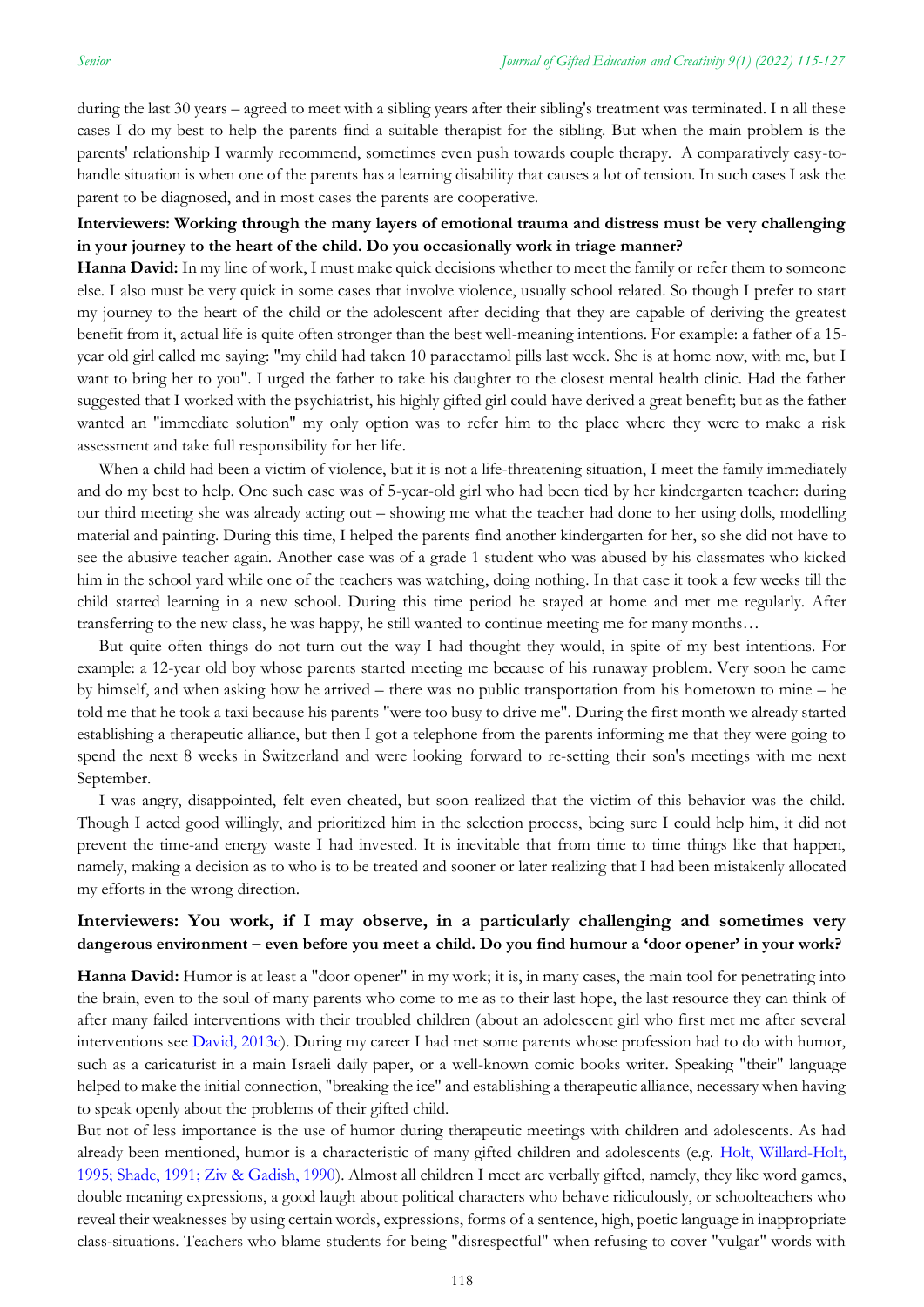"polite" euphemisms are usually laughed at by gifted students. Quite often the humor of the gifted is considered "unacceptable" in their class, and they are punished because of it.

In my clinic humor serves mainly as means to establish a therapeutic alliance between the already-disappointedfrom-the-system child, and me, the older adult who can not only understand them but also sympathize with them. Furthermore, quite often I encourage children to laugh at their superiors, as being able to see the ridiculous side of a principal or a teacher helps tolerate school boredom, lack of challenge or even unjust behaviors.

#### **Interviewers: Do you observe a difference in whether you face to face counsel or counsel through virtual meetings? Is one more effective than another and if so, how would you characterise the differences?**

**Hanna David:** Face to face counseling is by no means preferred to virtual meetings, but cancellations of meetings, or delaying a meeting until "things settle down and I can actually see the counselor" might be not just worse than online meeting, but even dangerous.

When the first lockdown started in Israel, I was lucky; I first started working with skype in 2015, when my appointment at the European Commission in Brussels, as an Expert & Rapporteur for an evaluation of the Economic and Human Sciences panel switched to online work because of the November 2015 Paris attacks. It was immediately clear that the work had to be done, as too many individuals and research groups were waiting for our decisions about grants the were waiting for. So, for the first time we managed to complete the evaluation successfully without actual meetings. Thus, in March 2020, when the Israeli government had forbidden any out of the house activity, I was already experienced with online meetings by zoom, FaceTime or skype. I started regular therapeutic meetings right away (David, 2020a) and also online dynamic assessments (see the description of a 40-minute skype meeting with a 3-yearold girl, David, 2020b). Sometimes one of the participants was sitting in their living room and the other – in the study; in one case a couple with 4 little children preferred meeting me online while sitting in their car, as their house was too noisy and allowed no privacy… Most of the families preferred online meeting also during the military May 2021 operation: "Guardian of the walls" [Arabic: ;القدس سيف معركة meaning: "operation Jerusalem's sword"].

Even when online meetings are much lesser effective than face to face meetings, which is the case, for example, with children who struggle to concentrate while sitting in front of a screen, this option is usually better than canceled meetings. I have observed it mainly in families where the parents had first objected to online counseling meetings, because of their bad experience with online learning in school, saying: "the child does not learn anything by zoom in school". My suggestion has been "just give it a try with me; we can set for a 25-minute meeting if 50-minute period is too much". This suggestion had turned out very successful – in all meetings the child did not need to stop the meeting after the first 25 minutes… another idea that has been working very well is let the child what wants to show me various object from their everyday lives, including their room, their yard, their toys, and tell me anything they wish about them. Though in all classical therapy methods the process takes place at the therapist's clinic, and the patient does not expose the counselor to their physical life, being flexible about the location and allowing the child to direct the conversation through objects that have not been prepared in the turns out to be quite successful in many cases. When the traditional frame of the clinic is not there anymore, the child "re-creates the clinic" and shares it with the counselor, and new options, new possibilities are made, which are to be warmly embraced by the counselor.

In order to be able to feel free, potent and comfortable, the therapist needs to be very flexible and creative during online sessions, especially with younger children. During the covid-19 pandemic many children at all ages have been used to spend many hours in front of screens; among their various activities was learning on one side and watching porno on the other. The therapist who sets a meeting with a child needs many a time "tear" them from their game or their video. In some cases, the child or adolescent, whose regular life had been turned upside down, fails to get up for the meeting, and the therapist has to wake them. Even when the child had managed to be in front of the screen on time – it happens quite often that the child is still half asleep, wearing pajamas, their hair uncombed.

Quite often with ADHD children the counselor discovers that they also had neither eaten not taken their medication, and thus struggle to concentrate or even behave properly. The therapist must tolerate such conditions quite often. Another problem stems from the fact that many parents are not around or are just busy doing their own things and are not available to sort computer-related problems, such as the bad sound of a camera that needs to be replaced. All these problems are unique to online meetings, and thus the counselor must be both flexible and creative and also confident enough to solve not just their own computer-related problems but also those of their patients.

Some of the main problems of online parents' instructions meetings adults are quite similar, but others are not. For example: silence is a tool therapists use quite often when dealing with a difficult subject; in some cases, the therapist waits a while until the patient speaks; in others – the patient chooses to close their eyes while the therapist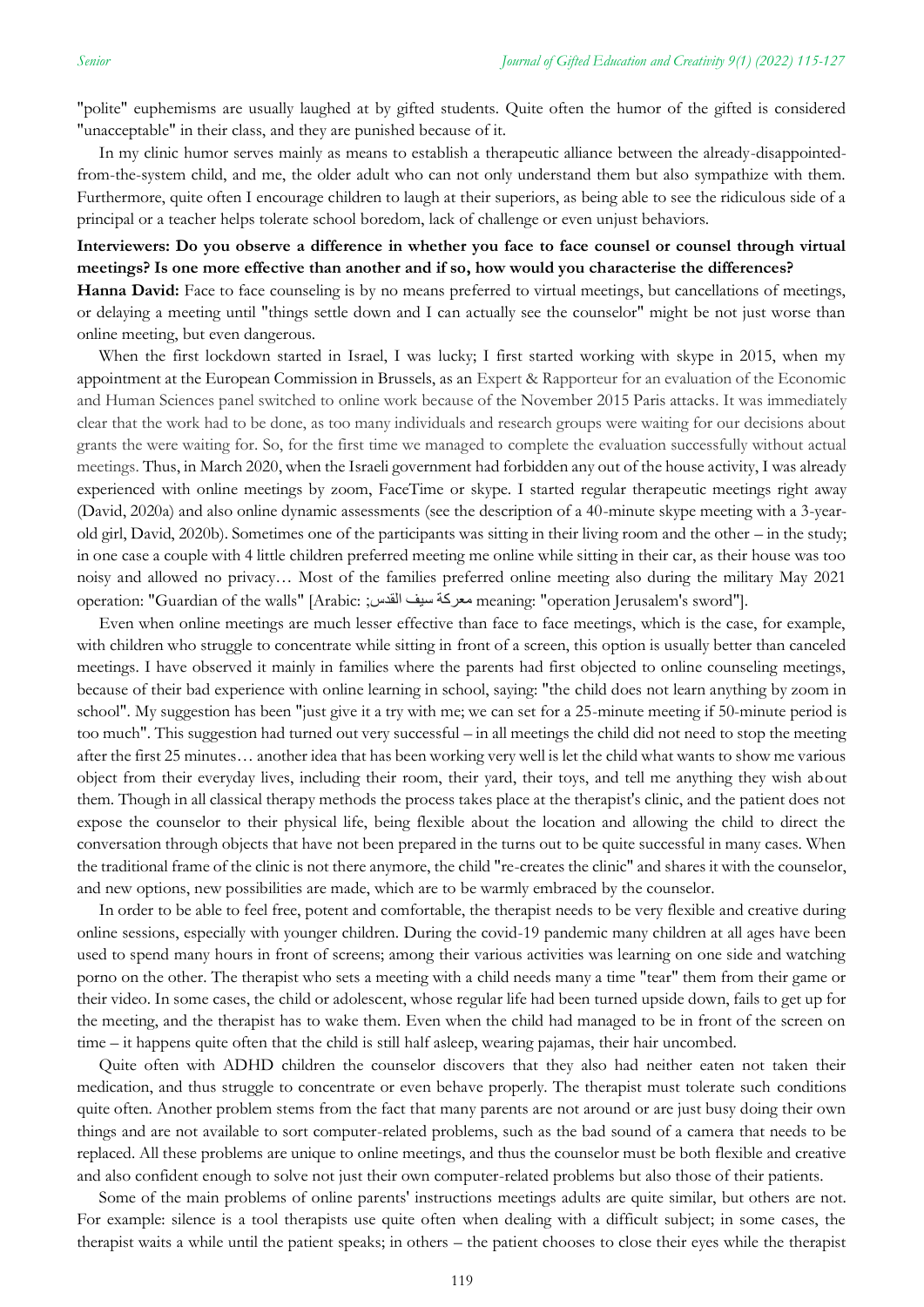watches them sitting, walking, or lying on a sofa. When one needs to sit in front of a screen most of such actions or behaviors are not possible. For example: silence is interpreted in most cases as a frozen picture rather than as reflection-time…

Technical interruptions are quite common during online meetings both with children and their parents. They usually break the sequence of the conversation, in many cases when they occur in the middle of a painful, or even difficult conversation the preference is not to return to them, and the "magical moment" of discovery, the revealing of an important issue, fact, or thought is gone. Other interruptions occur from time to time during online sessions, such as the entrance of a family member into the room, shouts or cries heard from another part of the house, or a telephone ringing sound. The clinic which had "moved" to the client's house cannot be sterile, and thus the meetings are prone to a variety of disturbances.

I have found that being equipped with three possible means for online meetings – zoom, FaceTime and skype minimizes the possibility of serious interruption of any meeting. It also minimizes the pre-mature termination of interventions during a time when emotional support is most necessary.

#### **Interviewers: During the time you have been working with able young children what changes in the issues you and the young learner working together have had to focus on?**

**Hanna David:** During the last 35 years that I have been working with able students, major changes have occurred in all issues relevant to the lives of these children and adolescents. Some of these changes have been a part of global changes in relationships between the individual and society, changes in the world political situation, in family structure, globalization of economics and its influence on relocation, women's participation in the workforce in general and in high prestige, highly-paid positions in particular, and many more. Other change had to do with the social, economic, political, religious-related and population-changes in Israel. Here are some of the main domains where major changes have occurred.

- ➢ Social supportive environment. When I started working as a tutor of gifted students, back in the 60ies, the social environment towards giftedness was very supportive and excellence was encouraged. The title: "the best student" was an honorary one. Gifted students were not yet labelled – public giftedness tests started in Israel in the 70ies, and thus more talented children and adolescents were not entitled to special learning settings. Nevertheless, man high-ability children skipped a class, even two, and some others found areas of interest on their own. A positive aspect of this situation was that social problems of the gifted were not perceived as an educational or psychological issue; no "educational assumptions" about difficulties that might had been connected to giftedness or a result of it were presumed, the gifted were not bullied or even called by insulting names, as had the case been later. As a result, a substantial part of my work had to do with intellectual and professional issue, most social problems were solved when the child or the adolescent started participating in a course, or a professional track even when the other participants were older, and the only main issue of my work had to help the gifted overcome their sensitivities.
- $\triangleright$  The exclusion of many sub-populations was a negative result of the fact that the gifted were identified only among children from higher SE status, children of educated parents, mostly born in Israel or descendants of European countries. Most Israeli children were excluded, among them: children living in the economic and geographic periphery of Israel; Arab children, particularly Druze; Ultra-Orthodox children, especially girls, children of immigrants, especially of those arriving form Arab countries, and ALL children with disabilities. My work in this area was 100% educational. At both roles – as teacher and college instructor I pushed towards better understanding the essence of giftedness and helping the in- a well as pre-service teacher understand that the gifted children nurturing. Teaching in a peripheral college confronted me with a special challenge: persuading my students that giftedness could have been found in all places, and it was their task to reveal its existence, to help the parent understand that their child needed special education, and in some cases to help them uncover their own giftedness.
- ➢ The gender aspect. Back in the 60, almost only boys participated in the "race towards excellence". That included the choices that talented girls made for their school track, during their compulsory army service, and in the job market. This situation had gradually changed, and girls' aspirations, along with those of their parents, have been now similar those of boys'. But in "real life" there are still very large gender differences in materializing ones' talents; the gender issue bothers all the girls I meet at my clinic. It starts while still very young: I recall a grade 1 girl who worried about being "too fat"; a16-year old who was the only one in her gifted class participating in the most prestigious Israeli acceleration program, and the girl who was just to get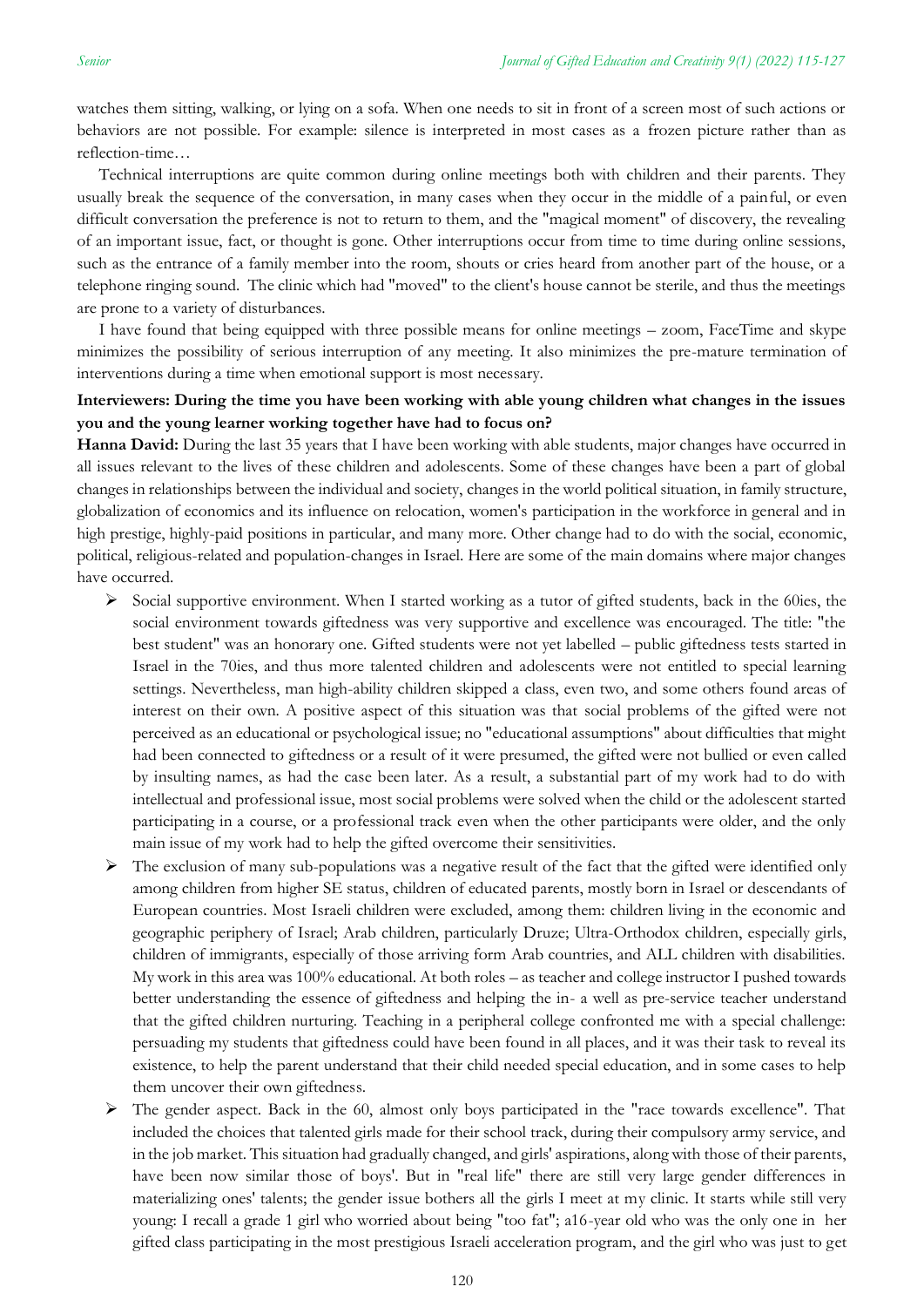drafted and was about to refuse volunteering to the piloting track, considered the most challenging in Israeli army, especially for girls, as she did not want a 10-year obligation, saying "It is too long for a girl who needs to think about starting a family". While in last two decades of the 20ieth century I had to encourage girl in school- and academia-related matters, these doors have widely opened since. The main problem of the gifted girl is social connections, conventions, and prejudices. My key role is helping her a strong enough spine in order to make it possible to follow her own heart.

➢ The level of religiosity. Back in the 60ies, many Orthodox, and even Ultra-Orthodox children who showed high ability in many areas, not only in religious subjects, had an opportunity for good education. For example: Since I was 15, I had been preparing many dozens of Ultra-Orthodox school-age boys, who had but limited secular education in their Ultra-Orthodox Cheders and elementary schools, for high school entrance examinations. The parent of these boys wanted them to get a good matriculation certificate, in order to be able to be entitled to higher education and later integrate successfully in the work force. Since the 80ies this tendency had made a substantial turn: Ultra-Orthodox schools stopped teaching even basic arithmetic and elementary English at about grade 5, and thus nearly blocked the possibility even of gifted students to fill their educational gaps later.

Some changes occurred in the beginning of the 20ies century, but they were relevant mainly for girls in the Ultra-Orthodox sector. Single-sex tracks opened in Academic colleges – not just in teachers' colleges, as had been before. Ultra-Orthodox educated women started filling positions in public-service institutions, which could have motivated many younger females in this sector. The door for gifted girls had opened slightly, but not so much for boys.

No wonder that except for one case, the opening of a gifted class in the Ultra-Orthodox sector (see [David, 2013b\)](#page-11-0), where I was in charge of the selection of boys to this class, in the last 20 years I met a family for a counselling session only once.

 $\triangleright$  Areas of interest have substantially changed among the gifted in the last 50 years. Until the 80ies, there were some "classical" professions that gifted children and adolescents had shown deep interest in. While most boys wanted to know more, to become professional, or practice in areas mainly connected to science, medicine, mathematics and engineering. Gifted girls showed interest, in many cases, in social sciences, especially psychology and sociology, as well in the humanities and languages. But there were also quite a number of girls that wanted to "make it" in areas perceived as masculine, and vice versa. Some of the gifted of both genders wanted to become lawyers; quite a number had later admitted that studying the law was very boring and not creative but almost everybody who had been admitted a law faculty had successfully graduated; many had become great lawyers and noticeable judges.

Since the 90ies the study of computer science had become very popular, and its popularity had been increasing since. Many gifted children of both genders have also been interested in brain sciences, but not just in its scientific aspect – their aspiration is also "to make money of it". In the last decade there has been a growing tendency – more frequent but not solely among girls – to "make it" in [social] medias. Some, the more artistic ones, present their work, e.g. songs, melodies, funny or other videos in order to get more and more views, likes, and recommendations; others learn "to be there" in social media events, to publish a lot whenever possible, to edit written texts, videos and photos, etc., activities they find more rewarding than arduous work even if they are fully capable of doing it very well. The parents of such children and adults, who quite often complain that the adolescent "wishes to give away their giftedness for the sake of nothing", consist of a very large percentage of those approaching me. In many cases when they do, it is already too late as the child or the adolescent gets much more self- and social satisfaction from the web than they could have received by being an "exemplary student.

➢ The issue of immigration from Israel has gradually become one of the main ones among almost all adolescents I have recently met. 40 and even 30 years ago it was quite clear for almost all the gifted I met and their families that they did not even think of the option of immigration. Indeed, leaving for post-doc was popular, a necessary step needed in order to get a position in Israel when returning to it, after two years. Since about the beginning of the 21st century gifted adolescents and young adults do not necessarily see their future in Israel. This started with Israelis in the silicon-valley in the last decade of the 20ieth century and continues until now. In addition, many young PhD's, who had moved their families to the US for a post-doc position have not returned to Israel due to lack of academic positions, the political unstable position, dissatisfaction with the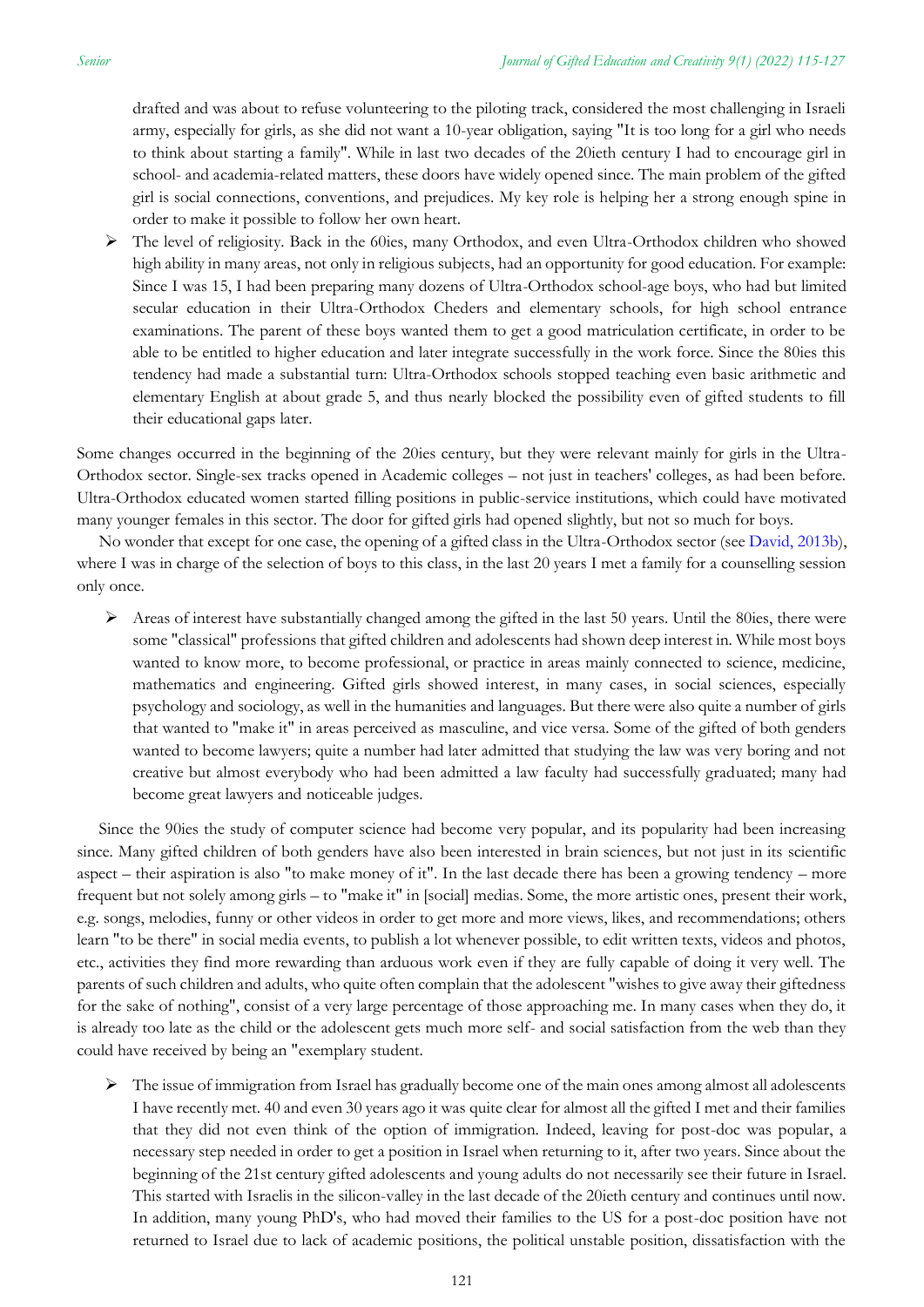social-economical system, and the extremely high living expenses in Israel in comparison to the salaries<sup>5</sup>. In addition, public education system in Israel is not satisfactory for the gifted, while private gifted education does not exist.

These two phenomena have influenced my work with many individuals and families. On one side, When I counsel a family with a teenager who is about to get a university while still in high school or a young adult who is about to get their degree, I talk with them about their future and many a time prepare them for the opportunity to move to Europe or to the US for the PhD rather than wait and plan the move for the post doc. As for the Israelis who wish to return to Israel – until the covid-19 pandemic they used to meet me during the summer vacation in order to learn more about the academic opportunities of the gifted children once they are back. Since the pandemic all these counselling sessions have been online.

➢ Parents' involvement in the identification of giftedness process has become much more intensive, and the preparation for the "giftedness tests" have turned to be a business that involves a huge amount of money. On the other hand, there has been a decrease in parents' wish to push towards excellence, which had been much more common back in the 70ies, 80ies, and at some degree even during the 90ies. It looks as if the main aim of many parents has gradually increased in the giftedness label of their children, rather than in supplying them with good, suitable education that will answer both their academic and emotional needs. Counselling to such families is sometimes quite frustrating, as I do my best to persuade the parents that knowledge is important per se, that being good at literature is not of less importance than becoming an investment counsellor, and even if their daughter can be accepted to a faculty of medicine, they should hear her when she says she wants to be a writer. Needless to say I am not always successful, and many gifted youngsters still decide for the "most well-paid profession" rather than to the one their heart seeks.

### **Interviewers: In an increasingly challenging world environment how do you imagine the future for supporting the well-being and mental health of able children?**

**Hanna David**: In my future view, supporting the well-being and mental health of able children will be a concept familiar in all schools, municipalities, mental health centers for children and adolescents and the ministry of health of the country of state. Licensed counselors will be knowledgeable in psychology of the gifted as well as in teaching strategies for gifted students – at list in one area of knowledge, so they would be able to help the gifted in psychological and educational issues. Gifted children will not be identified by one single exam but rather by a variety of ways: it will include the opinion of at least one educator and one psychologist who know the child, a portfolio of the child's work, medals or other honorable mentions the child had won, an estimation of the child's creativity, the demonstration of characteristics typical of the gifted, such as persistence, being able to rise after failing, mature behavior, attitude towards others, self-inspection ability, etc.

Gifted disabled children should be treated by professional experts of both giftedness and disabilities. It is highly recommended that these professionals be knowledgeable visual- or other art, music, dancing, the theater, in addition to a scientific or humanistic subject matter.

#### **Interviewers: I imagine sometimes you will hear difficult things from those you counsel. Who do you talk to? How do you protect your emotional integrity?**

**Hanna David:** I hear "difficult things" from both children and adolescents and their parents, on a weekly basis. It is certainly the hardest part of my work, but knowing that many people, including too many who are in charge of the children's mental health, are not able to handle such things, while I believe I do, keeps me going. I use several means to protect myself; first of all, I take into consideration my own health- and familial situation at that time.

Protecting myself is, first of all, being most careful not to cross the border of law, even when the child's interest might be questioned. For example: more than once a child under 10 told me about their sabotaging the computer system of their school by inserting a virus". In one of these cases the child demanded, prior to his confession, that I signed an obligation not to tell anybody what he was about to confess about. I told him that I was willing to sign that document if the fact that I was to hear was not going to endanger him or anybody else. He said that it did not and agreed that if I proved to him that it endangered anybody, I would tell his parents about it. At the end it was not. Though I resented his act I was glad that he gave me access to something he did not want anybody else to know, enabled us to discuss the subject in length and I finally made him promise he would not do it again.

<sup>&</sup>lt;sup>5</sup> In 2021 Tel Aviv had the highest cost of living of any city in the world!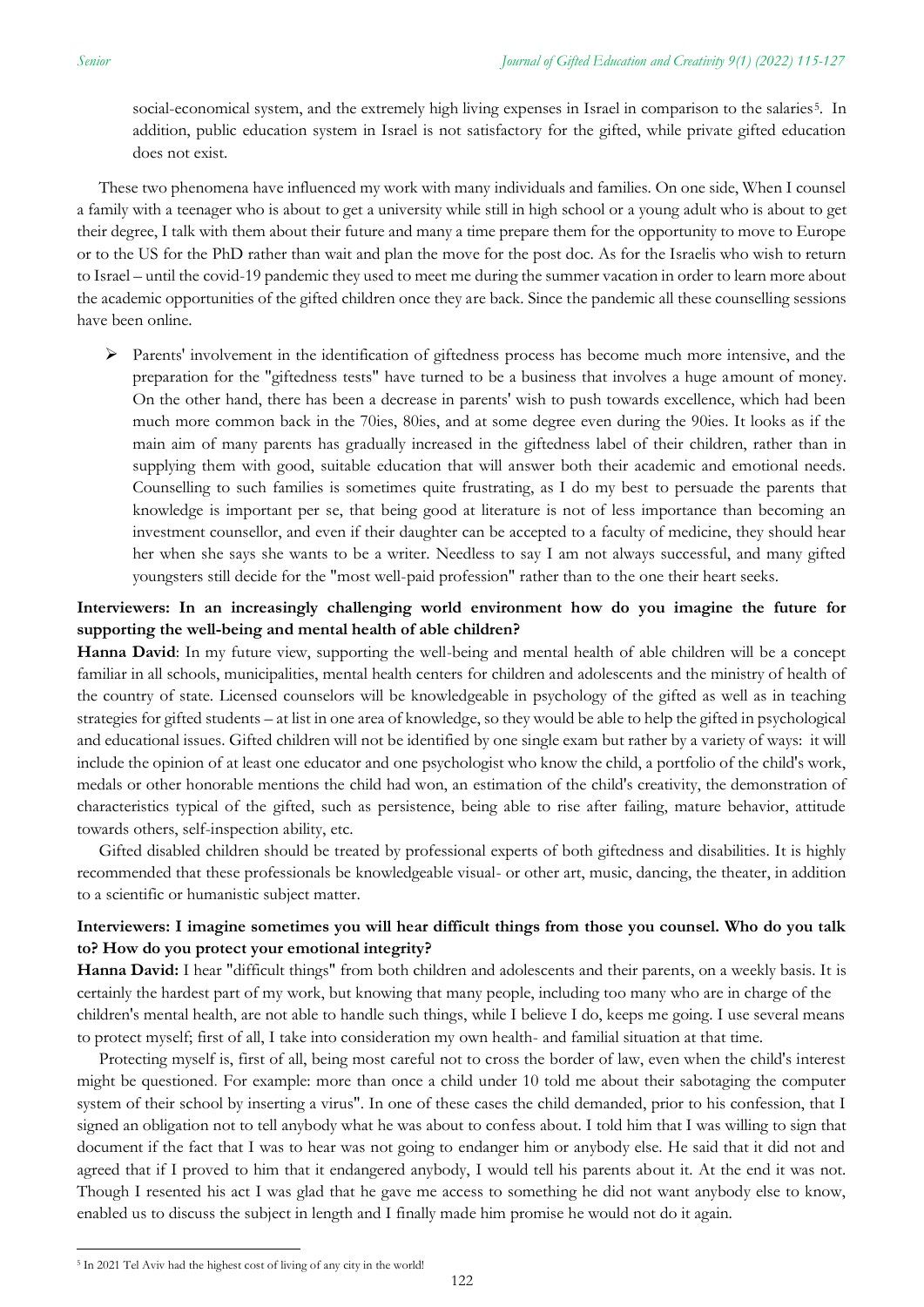Another case was of a grade 3 child learning in a gifted class who told me that some of his classmates had a habit of watching porn-videos. I explained him that this might lead to a real danger, as pedophiles could have discovered who was watching these videos and contact the children. The child agreed that I spoke with his mother about it; she spoke with several other parents from that class and together they approached the teacher, counselor and the headmistress in order to decide about the next steps. In this case, though I could not promise it, the child's identity was not exposed and his fear of being labeled as "snitch" did not come true.

Working in the public sector confronted me with more extreme incidents. For example: a 5-year-old girl told her kindergarten-teacher that she had been raped by a young man from her village. When I, in my capacity as the municipal psychological, was called to the kindergarten, it was already known that the man had hurt two more girls at about the same age. The teacher, who had no knowledge about legal or psychological procedures, had already questioned the first girl, and thus compromised the future investigation. My immediate task was to calm the kindergarten teacher, who was very agitated, and inform the appointed officer-of-law for child and adolescent affairs, urged him to urgently open a police file against the suspect-rapist. But to my surprise, nothing happened: the suspect was not arrested, and the child got no treatment. It turned out that as the child's testimony was compromised, the kindergarten teacher had to testify instead, and she refused to do that saying: "I live in this village and if I testify against the son of X, I'll be banned". This incident had moved me badly, to the point I hardly slept for a whole week.

The main thing that I have learnt during my long counseling career that there is no "maximal protection" – there will always be cases that will hurt me deeply. But I also learnt but in many others, I will be responsible for a real change in children's lives. Knowing that is my main source of power, helping me go through the hardest incidents, the most severe cases of abuse. I know I will never let them conquer me.

Being helped by professionals is another means of self-protection. During several periods of my life, I have been helped by older and more experienced psychologists and psychoanalysts whom I was seeking advice and support. As years pass by, I am becoming the older person, whom younger professional need help from. But getting old confronts me with many personal complicated situations, connected mainly to illness and death, and here, again, I am the "strong person".

Quite often I do not even get the opportunity to process my own losses. One such situation has recently happened, when during 8 days I had to go through a heart catheterization and the loss of my mother. 4 of my older patients – aged 16-19 as well as their parents knew about my heart catheterization, none knew about the death of my mother, as I felt it would have been "too much" for them to digest. Such situations are extremely difficult and cause a lot of stress. There is no remedy for series illness and death, but Pilates – I got my instructor's license at age 65 – and Yoga are of great help.

### **Interviewers: What guidance would you offer to those who are beginning their journey in counselling young people? What would you suggest they avoid and what would you recommend as an approach to forming an effective partnership between the counsellor and the counselled.**

**Hanna David:** My first advice to those beginning their journey in counselling the gifted is: do it if and only if you love gifted children and hope to get up every morning challenged in a new, creative way.

My second piece of advice – do not do it if you are not ready to train for a marathon. If you are – take into consideration that the way to become a good counselor is exceptionally long. If you do not love learning, if you are not a flexible person, or you are not willing to constantly admit to your clients – even if they are 5-year-old, that you do not know – please, reconsider your decision.

My third piece of advice – which is no less important – be honest. Gifted children and adolescents need you to be honest not only about your strengths but also – maybe particularly – about your weaknesses and disadvantages. If admitting them to yourself is hard for you, just leave the whole thing. I can assure you it is going to be much more difficult when you have to tell a 7-year-old that you do not know what the Fibonacci numbers are.

In addition, it is crucial that you admit that you do not know everything. Indeed, it is highly recommended to be educated at least in one subject matter, but there will always be someone who knows something that you do not. You are not expected to know it all; you are required to admit it.

You are to set an example to your clients and be sure – they are to know who you are as soon as they know how to read, which might be even at age 4. As much as you are trying to keep your private life to yourself, it is not going to work. The first time one of my children told me something about my life that had never been published, was also the first time I heard the term "dark-net". So, if you think you can change the truth just a little bit, or you are afraid something about you will be exposed, please back off. Many gifted children and adolescents will seek your help after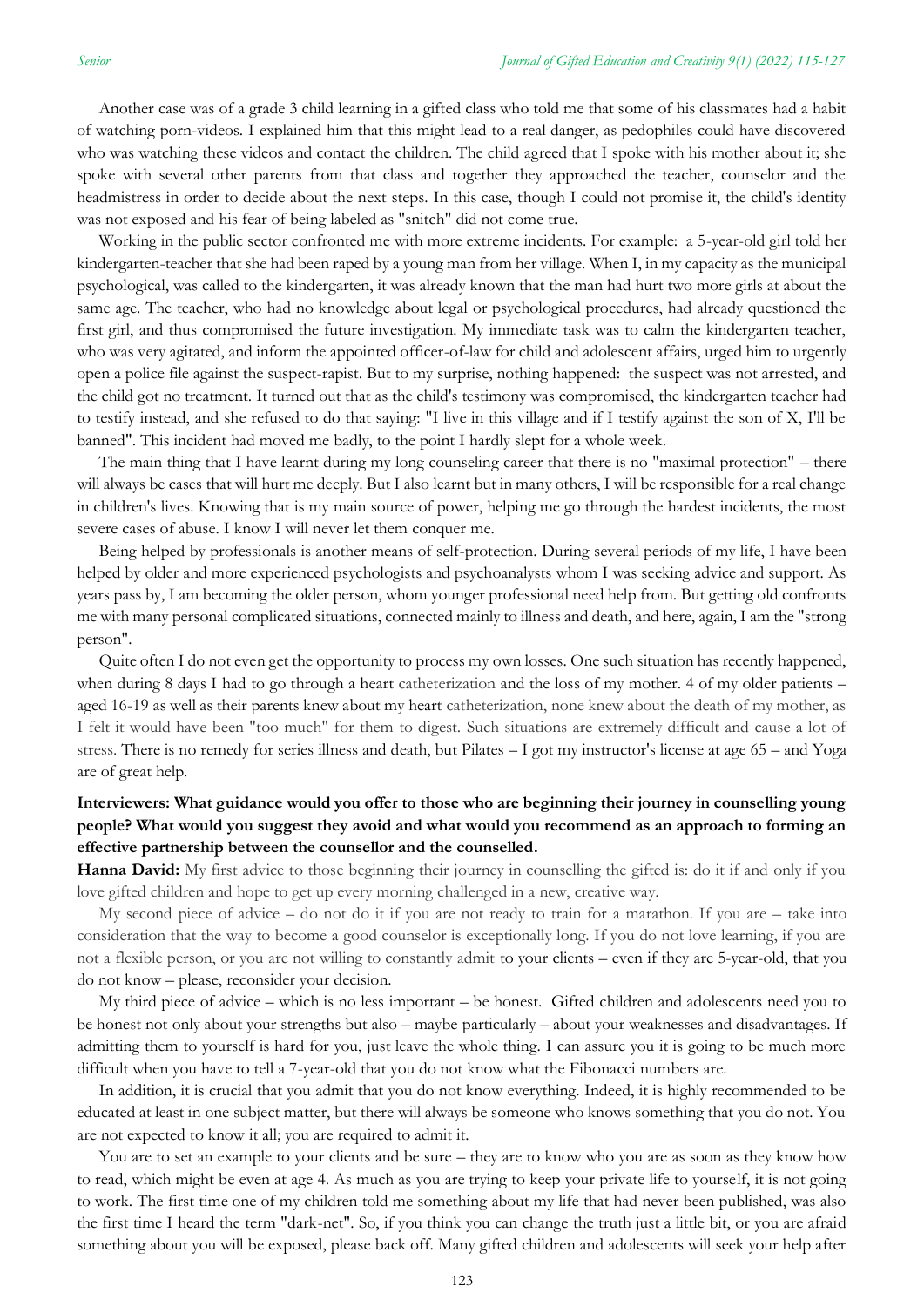being failed by many adults, such as educators, mental health professionals and family-members, including parents. You will be able to establish a therapeutic alliance with the gifted and their parents only if you are  $100\%$  honest with them.

Please, be aware of your limitations, too often parents seek help by a giftedness expert rather than call a psychiatrist or clinical psychologist believing "everything is because my child is gifted" (e.g. [David, 2020c\)](#page-11-0). If you are unable to refer potential patients to other professionals due to vanity, omnipotence or else – counseling the gifted is not your thing. You do not want to endanger anybody, nor do you wish to have a burden which is beyond your power to carry.,

Be aware of cases of problems that are too difficult for you emotionally. Indeed, it is not always possible. Such had been the case when a couple who lost their gifted child during his military service was sent to me by an officer who had been familiar with my work. As I did not want the parents to know that their story was "too close" to my own [\(Dedication, David & Wu, 2009\)](#page-11-0) I met with them. But in most cases a counselor who is aware of her limitations can refuse to meet with parents whose case causes her a high level of distress. In my case the "red line" is anorectics. I am quite good at identifying potential to anorexia, even diagnosing it, both among girls and among boys, but at a very early stage of my work I had realized that anorectic youngsters make me feel very bad, so I had questioned my ability to help them. It does not really matter where it comes from – one of my former psychologists suggested that the roots of this extreme discomfort was being a second-generation holocaust survivor. Whether she was right or not – I recommend that anybody who starts working with any population – especially with the gifted, who are more sensitive than the in general, will be able to say "no" some situations rather than drag interventions whose end is doomed.

#### **Interviewers: What are you working on now?**

**Hanna David:** Since I have retired from teaching career, I have been working both as a counselor of the gifted and their families and as a writer – of books and scientific papers in a variety of subjects connected to the gifted: psychological and social problems, conflicts in the gifted family, mainly in families with double exceptionalities, educational problems underachievement of adolescents who had been identified as gifted but failed to materialize their giftedness. This includes young people who have already dropped out of school, others who are at the verge of drop-out, and some who have failed – mostly for the first time in their lives – in academia. I also work from time to time as a counselor for lawyers or families who need professional advice in issue such as class-skipping, entrance to certain schools or programs, or helping home-schooled students at all stages. During some of the parents' instruction meeting I occasionally help in matters such as finding a new professional path, or helping the parents reveal their own disability. Such had been, for example, the case of a system developer in a very successful startup, who had been exposed to the world of giftedness during the intervention process with me, and currently works as a counselor of the gifted. Another noticeable case is that of a father who had realized in one of our parents' meetings that he might have also had ADHD, took the MOXO test and started medical treatment that enabled him to fully materialize his own financial giftedness.

My scientific work includes currently finishing my part in a book I write with Prof. Eva (David & Gyrmathy, in preparation), a few collaborative works with theoreticians and practitioners, the preparation of a few presentations for future meetings and conferences, and posting both in my blog [\(David, 2020-](#page-11-0)) and in the "Temporary sanity" (2022) one of the Hebrew Psychology web.

#### **Interviewers: What do you see as the current social and emotional needs of the gifted?**

**Hanna David:** In my opinion, the most important emotional as well as social need of the gifted is the feeling that she or he is not alone, that there are others who understand them, both peers and adults. Intellectual and creative needs are also to be fulfilled, but a leading role is not just to satisfy the need of learning, knowing, but the need of social connections. Social problems of the gifted child have started being an educational issue only after education had become compulsory all over the world; prior to the second half of the previous century gifted children did not spend most of their time with peers of the same age, doing solely what the teacher had ordered them to. Often, they could learn with older children, in exclusive learning settings, by family members or adults who were carefully chosen by their parents. Having to "go to work" – the child's or adolescent's school – every day, for many hours, where they are to "learn" new things, but are offered subjects they have already mastered, deepens the feeling of loneliness the gifted feel. Furthermore: it happens quite often that the gifted child or adolescent is mocked, even bullied; in other cases, she or he learns that it would be better to hide their giftedness, and thus they learn to deny their own self, as giftedness is a substantial part of them, not a single characteristic that can easily be pushed aside of denied.

One of the main solutions to the "loneliness problem" is allowing, even encouraging a much more flexible school system, including the possibility of participating in special programs for the gifted, as well as free entrance to university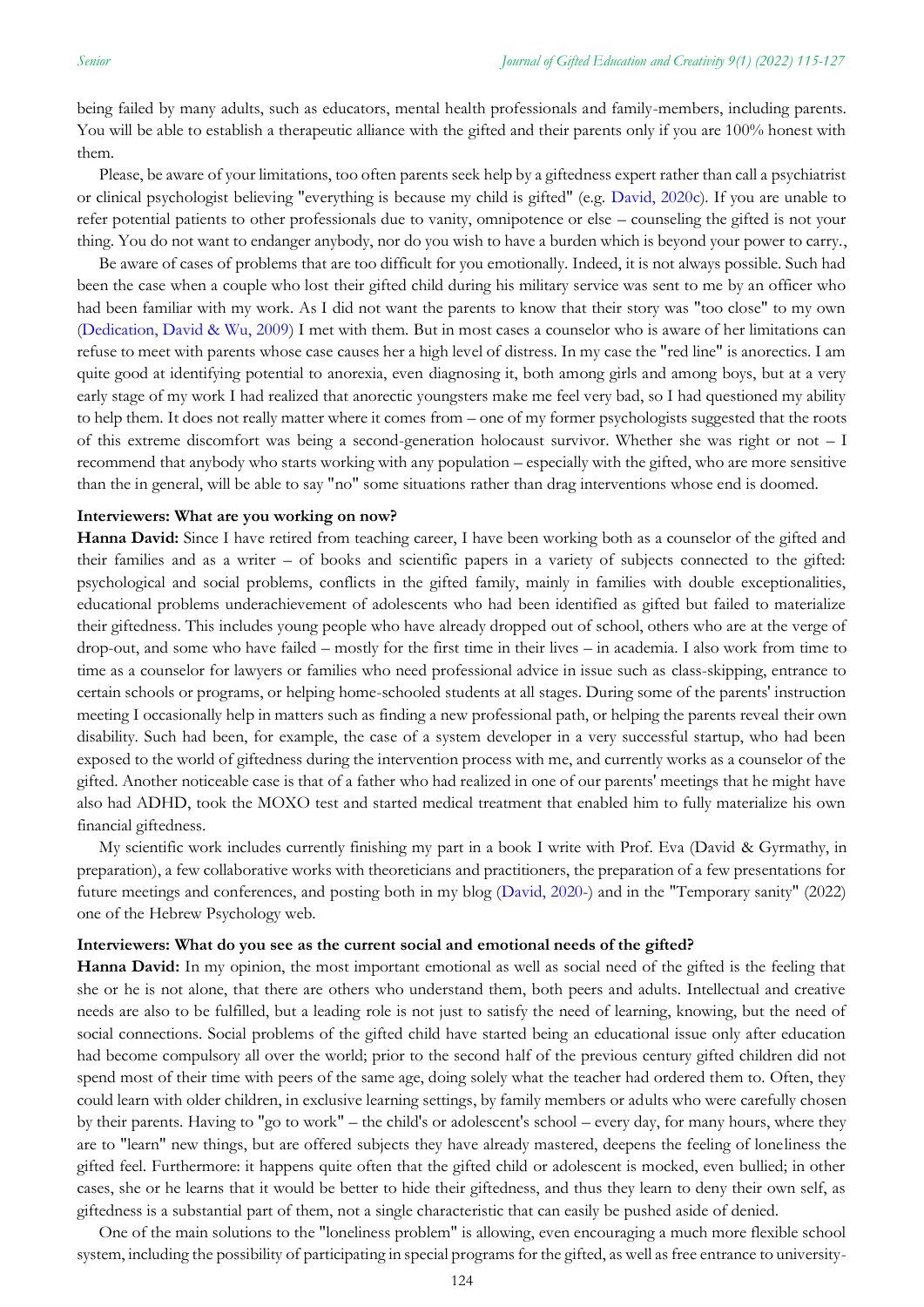based programs to whoever wishes to participate. When broadening the circle of potential peers, whether older or younger, initiating activities of all kinds for families with gifted children, opening access to university courses for everybody interested, not just to a certain-age-students who had been identified as gifted at a certain age by a certain test, any gifted child or adolescent will have a better opportunity to find others who share the same way of thinking, same interest, or both. This might alleviate – if not completely solve, the feeling of loneliness so many gifted children and adolescents feel.

# **Interviewers: The needs of the gifted are many- but are the competencies of our gifted teachers up to the challenge?**

**Hanna David:** No, they are not. In Israel teachers do not have to take any courses in didactics for the gifted or psychology of the gifted, and it has been found in many studies, teachers' attitudes towards the gifted is far from being positive (e.g. [David, 2011, 2014a\)](#page-11-0). In fact, in a study of the 3-year program for future teachers of the gifted. [Vidergor](#page-11-0)  [& Eilam](#page-11-0) [\(2010\)](#page-11-0) found, that there was no difference between teachers who finished successfully this track and who did not take it.

#### **Interviewers: Are there instances where gifted kids just need to be left alone to pursue their own interests?**

**Hanna David**: Yes, there are. Here are some examples.

- ➢ A 7-year-old gifted girl who is the best student in her class wishes to pursue her goal: being a champion in rhythmic gymnast. She has expressed her school boredom time and again, there is no suitable learning system for her, while in order to become really exceptional in the sport she loves, she has to practice every day for the whole afternoon. Taking into consideration that a rhythmic gymnast must start while still very young, it is clear both to her and her parents that she might not be the best student in her classroom, neither will she have any time or energy for learning science, participating in any other creative of intellectual activity, or even participate in all social activities initiated by her school mates. But this girl has a dream which she has good prospects to materialize; I would recommend her parents to encourage to pursue her goal.
- $\triangleright$  A 14-year-old boy who has not been accepted to the local gifted classroom is an excellent programmer who had already started working in a start-up company. The parents are worried because their talented son has given up the prestigious physics-math track offered by his school and insisted that as he already knew what he wanted, they should allow him put a minimal effort in schoolwork and let him continue working in the same place. I would recommend the parents to be as tolerant with their son as possible, as there are good prospects he is to do both: make money while becoming more professional in his field of interest, while still being a school student and at the end being entitled to the matriculation certificate.
- ➢ A 15-year-old girl has just started her university math track (about two such Israeli tracks see [David, 2019b\)](#page-11-0). The teachers in her school call her parents every time she does not show in school because participating in university classes is more important for her. The parents fail to explain the school staff that their daughter is happy doing math, while in school she feels she just wastes her time. In such cases, which occur in various versions not rarely, I suggest that the parents notify the school principal that they are to let their child continue her formal learning in another, more permissive school. In most cases this notice work, and the girl continues to skip school classes in order to participate at the universities classes. But when it does not, I help the parents find another high school, sometimes in a different town, in order to help their daughter, materialize her dream.

#### **Interviewers: What is the role of the mentor in gifted education?**

**Hanna David**: The role of the mentor in gifted education is of great importance. In some cases, she or he is the only person the gifted child or adolescent feels close enough to emotionally. Sometimes the mentor's task is both social and intellectual: introducing the child to a new subject area while making it possible for them to meet others who share the same interests helps enormously. But even if the mentor's main role is helping the gifted find an area of interest, a subject matter to "fall in love with" [\(Kerr, 2014; Zorman & David, 2000\)](#page-11-0); or choosing among the many interests, when the gifted is versatile (e.g. [Kerr & Sodano, 2003\)](#page-11-0), it is of great assistance. Pursing your goal might lead to find other people who become your friends, as has been the case in some University-based Israeli programs for gifted high school students (e.g. [The Odyssey Program at Tel Aviv University, 2021\)](#page-11-0).

### **Interviewers: There are many journals and conferences about gifted- do they really help the classroom teacher?**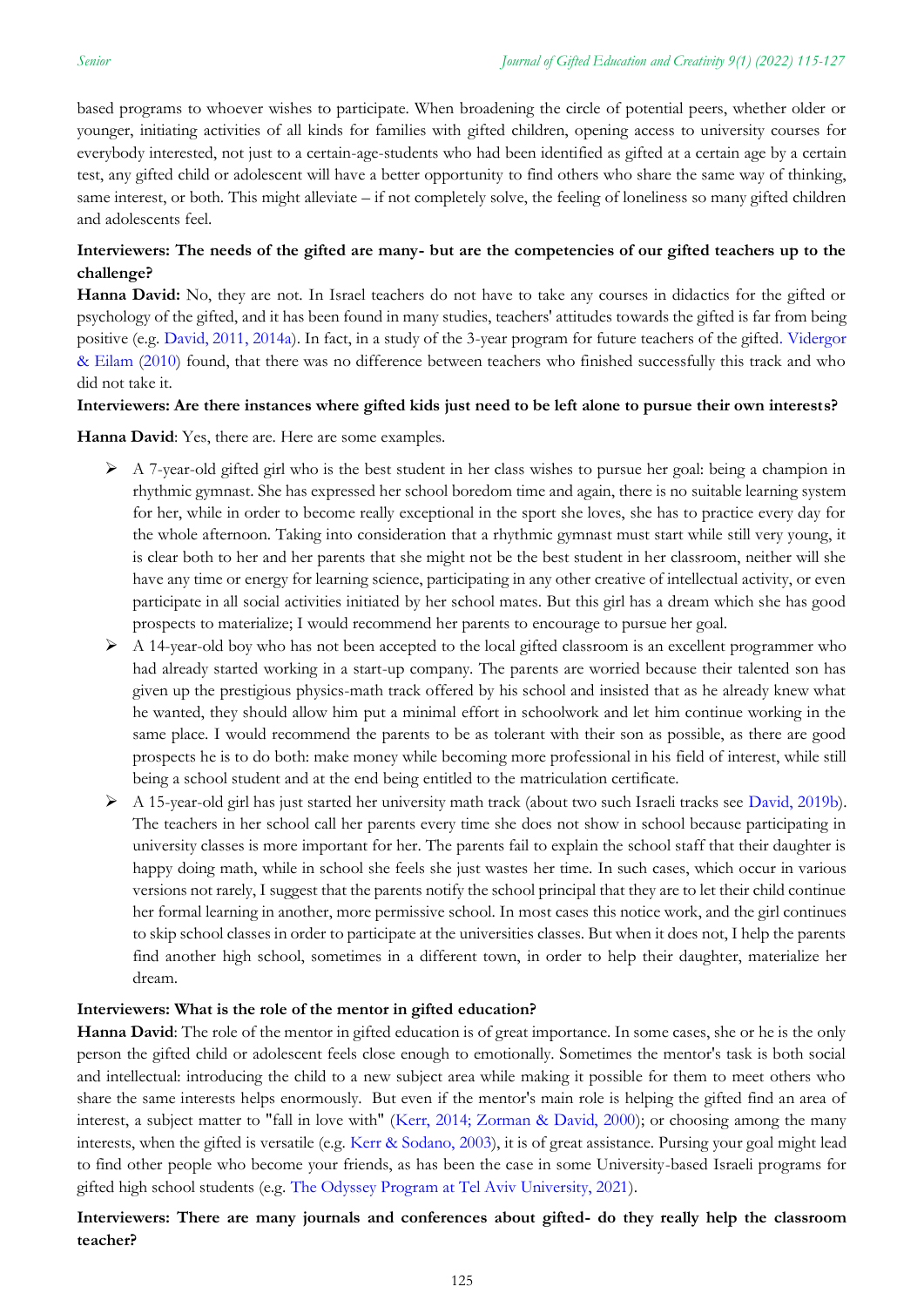**Hanna David:** No, they do not help teachers in my country. Almost 30 years ago, when my first publications dealing with gifted students were published, I was sure that teachers would be interested in reading them. Thus, I published three of them in Journals whose target audience was schoolteachers, teachers in academic teachers' colleges, and policy makers in the field of education. My first publication was named "Educating gifted children in regular or special classes?" [\(David, 1997\)](#page-11-0), it was published in a journal which "focuses on theory, research and practice regarding teacher education and professional development. The journal is designated for teacher educators, lecturers and students who are engaged in the field of teaching and education" [\(The Mofet Institute, 2022\)](#page-11-0).

A year later it was re-published in a textbook of the Open University (ibid). The textbook consisted mainly of translated from English articles; mine was one of the 3 written in Hebrew, which had made me think that it would be read by many. On that year I also published: "Mathematical giftedness "[\(David, 1997b\)](#page-11-0); this time in a yearly of the teachers' college where I was teaching. My article: "Five gifted children in one classroom: A case study" [\(David, 1999\)](#page-11-0) was uploaded to the DAAT [=knowledge] web immediately after its publication, and since then was re-published once more in Hebrew and twice in English (ibid). More than 20 years have passed since then, during which many hundreds of families have met me, informing me about their child's difficulties in school.

But only two school teachers were willing to meet with me in order to help gifted children in their classes – all others required "information about the child" which, by both by law and ethics, I am forbidden to supply. My trials to meet with the whole school staff in order to answer their questions about gifted children have also been always refused. I met teachers and headmistresses only when the issue in question had to do with the child's behavior – in most cases my "role" was to defend it and try to persuade the teacher to let the child do more challenging tasks rather than the ones given to the rest of the children. In most of these trials I have failed.

I have also discovered, that though my writings in ["Hebrew Psychology"](#page-11-0) [\(2022\)](#page-11-0) web reached more than 750,000 readings (in January 2022), and there are many hundreds of people who follow each of my personal webs, teachers consist of a very small minority of my readers. To the best of my knowledge, none of these teachers is Israeli. I am disappointed, even sad, but I have already come to terms with this situation.

As for the influence of conferences on teachers: the situation is very similar to that of publications. Teachers in my country do not participate in activities aimed for enriching their knowledge about the gifted. For many years I had been trying to change this situation, but after my last trial I have ceased… In 2005 I had founded the Israeli Society for Research on and Promotion of Giftedness and Excellence and served as its head for two years. While about 80 researchers, university staff members and therapists participated, there was not even one schoolteacher who wished to be a member. Obviously, Israeli teachers – whose English is not sufficient in most cases – do not participate in non-Hebrew conferences and meetings.

#### **Interviewers: What have we neglected to ask?**

**Hanna David:** I do not think you have neglected any relevant subject.

Thanks a lot for this enjoyable interview. Answering the questions was stimulating, and gave me an interview to look inside myself, to look back at my life, and realize how much is still there for me to do!

#### **Biodata of Authors**

Prof.Dr. **John Senior**, visiting researcher, and a freelance education consultant and writer. For over three decades John has worked with and for gifted and talented children. He is active in the UK and internationally and has held most posts in education including recently that of school principal in the UAE (Arabic curriculum). His work as an academic leader, adviser, consultant is concerned with exploring creativity, and he has written extensively to provide enrichment activities that stimulate independent thinking. John's research interests focus on practical approaches to raising and managing individual motivation and the legacy implications of rapid change in education provision in developing countries [\(https://uk.sagepub.com/en-gb/eur/author/john-senior\)](https://uk.sagepub.com/en-gb/eur/author/john-senior). **Affilation**: Institute for Cognitive Neuroscience and Psychology of the Research Centre for Natural Sciences, Hungarian Academy of Sciences, UK. **E-mail**: [john.senior@insatiablelearner.com](mailto:john.senior@insatiablelearner.com) **ORCID**: 0000-0001-7703-4338

#### <span id="page-11-0"></span>**References**

David, H. (1997a). Educating gifted children in regular or special classes? *Dapim – Mofet Academic Journal, 25*, 126-149. Re-published in A. Ziv (Ed.) (1998), *Giftedness and special talents*: Textbook (pp. 331-353). Tel Aviv: The Open University (Hebrew).

David, H. (1997b). Mathematical giftedness. *The Talpiot College Annual, 9*, 147-169 (in Hebrew).

David, H. (1999). Five gifted children in one classroom: A case study. *Giv'at Washington College Annual*, *7*, 173-196 (in Hebrew). Retrieved from [http://www.daat.ac.il/daat/kitveyet/hagigey/hamisha-2.htm.](http://www.daat.ac.il/daat/kitveyet/hagigey/hamisha-2.htm) In English: David, H. (2005). Five Gifted boys in one Classroom: A case-study. *Gifted Education International, 20*(2), 119-135 (expanded version of David, 1999). Reprinted in